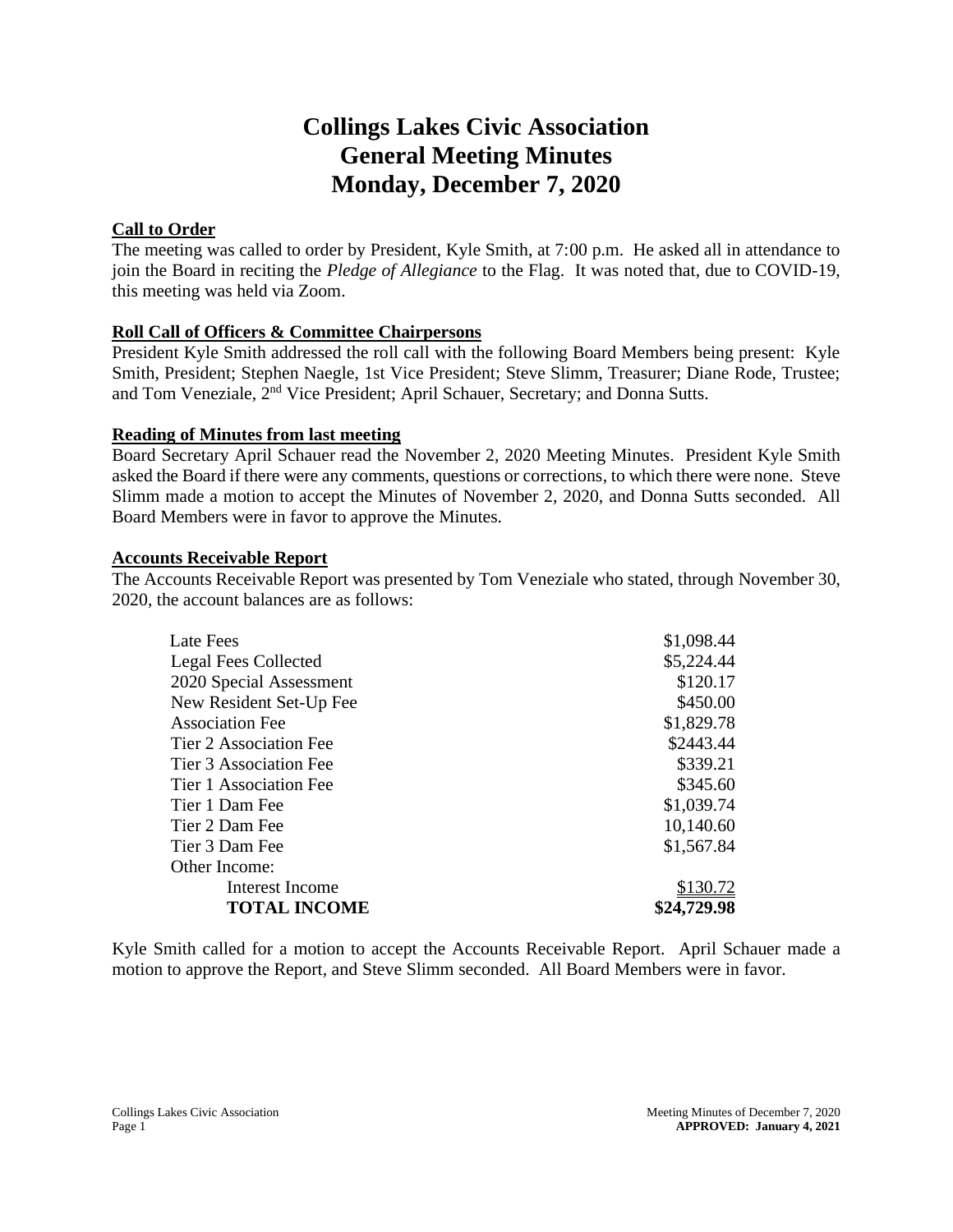#### **Treasurer's Report/ Bills for Approval**

Steve Slimm stated that the following bills were paid during the month of November 2020:

| Hill Wallack            |                     | \$24,105.70 October 2020 Legal Fees Collections |
|-------------------------|---------------------|-------------------------------------------------|
| Lynn Veneziale          |                     | \$1,000.00 Bookkeeper                           |
|                         |                     | \$175.44 Supplies                               |
| My Tree Boyz            |                     | \$200.00 Beach Maintenance                      |
| Pennoni Associates      | \$8,661.60 Engineer |                                                 |
| RD Zeuli Inc.           |                     | \$100,000.00 Dams Contractor/Deposit            |
| TD Bank                 |                     | \$307.21 Returned Chargeback                    |
|                         |                     | \$20.00 Returned Check Fee                      |
| <b>Thomas Veneziale</b> | \$74.99             | Supplies                                        |
|                         |                     |                                                 |

#### **TOTAL \$134,744.94**

Steve noted that no invoices were received prior to November 30, 2020 from the attorney for the month of November. Steve Slimm presented the Treasurer's Report through November 30, 2020. The account balances were as follows:

| \$697,577.82 |
|--------------|
| \$600,233.94 |
| \$29,524/06  |
| \$1,880.42   |
| \$65,939.40  |
|              |

Steve also reported that 401 people have been sent to the Collections Attorney; 184 people have paid in full and have closed files; and 48 people are on payment plans resulting in \$10,200 per month ranging between six months to a year, with a majority of the payment plans ending on or around December 15, 2020. He further stated that \$350,560.41 is what is owed to CLCA for outstanding debt; \$344,857.82 has been paid out in legal fees, and the Collections Attorney has collected \$423,711.53. Steve also stated that there have been 194 signed liens, 21 money judgments, 32 default judgments, approximately 26 intent to foreclose letters and 11 foreclosure complaints on properties with no mortgage which has resulted in three complete payoffs, one that is approximately three-fourths paid off, and nine payment plans with significant money down. There have also been approximately nine wage executions, which have resulted in three complete payments, one is having wages garnished, another is being disputed, and three payment plans. By adding a step in the collections process of notifying the lien holder of the lien, an additional \$40,568.84 has been collected.

Kyle Smith called for a motion to accept the Treasurer's Report. April Schauer made the motion, and Tom Venziale seconded. All present were in favor.

#### **Dams Update**

Beth Grasso from Pennoni Associates was present for a portion of the meeting. Steve from RD Zeuli was not present.

Beth reported that we are still waiting for the final permit; however, the fish ladder has been approved, and Dam Safety is following up. Work is underway. Lastly, she stated that Zeuli has submitted drawings, and the calculations have been checked.

Collings Lakes Civic Association and the collings Lakes Civic Association Meeting Minutes of December 7, 2020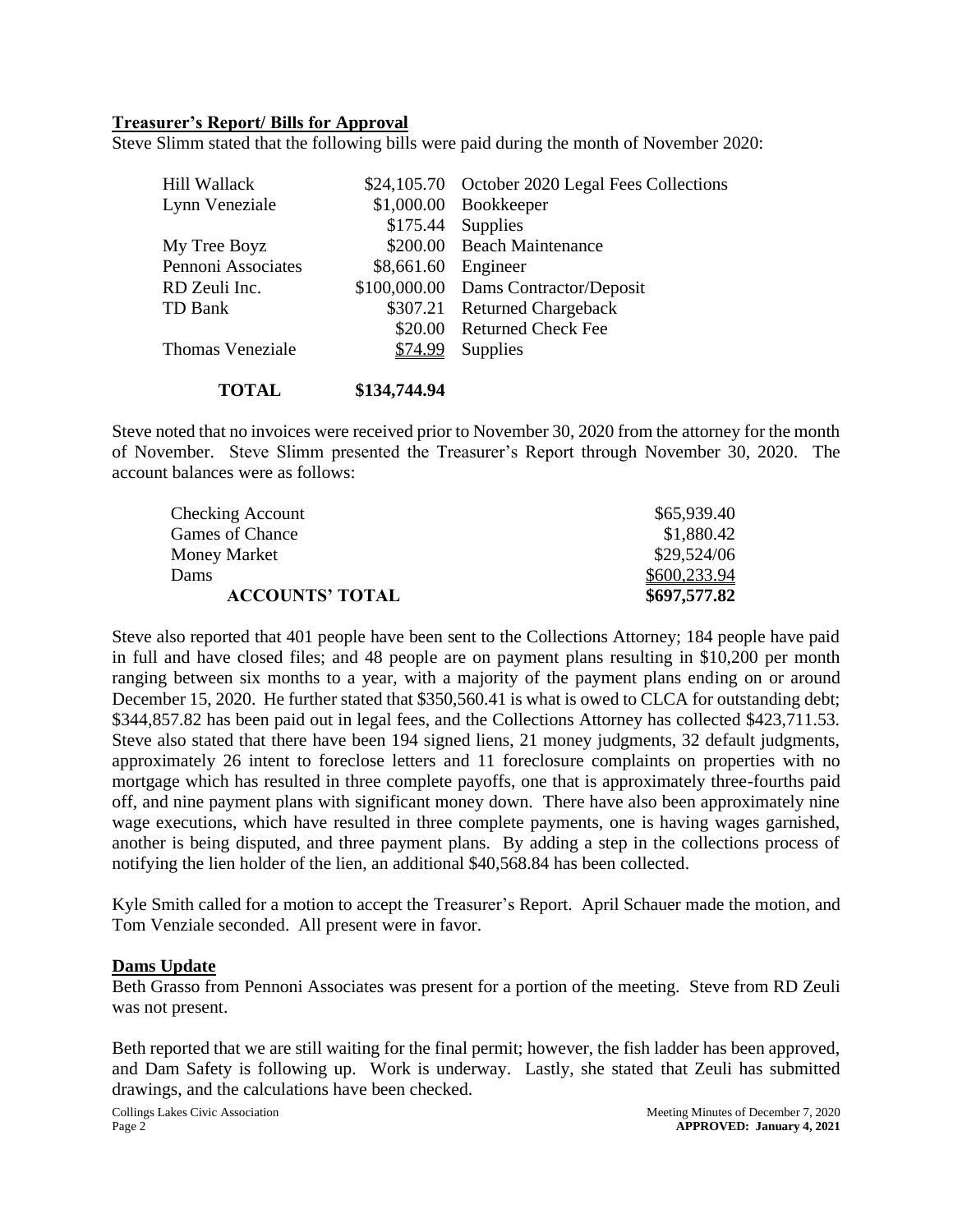### **Committee Reports**

#### Dams

Committee Chair Josh Anderson was not present but gave his report to Kyle Smith. Kyle stated that the lakes were lowered for the season and that he was happy to report that the dam work has started.

#### Grounds

Committee Chair Ashley Diguglielmo was not in attendance. No report was made.

#### Welcome Committee

Committee Chair Katherine Nodolski was not in attendance. No report was made.

#### Fundraising

Committee Chair Diane Rode stated that no information has been received back from the Boscov's discount, and she will continue to follow up.

#### **President's Report**

Kyle Smith stated that the Board's reorganization will take place on Monday, January 4, 2021 at 6:30 p.m. and then the regular Open Meeting will take place at 7 p.m.

Kyle also stated that he did some research regarding Venmo, which was something discussed at the last Open Meeting. He stated that this would not be a good avenue for CLCA as the Association is a non-profit and there is no way to provide tax receipts for any donations. He also stated that there is a weekly limit and no integration.

Lastly, Kyle wished everyone a happy holiday season. He stated that local holiday events would continue to be posted on CLCA's Facebook page.

### **Communications**

None.

**Old Business**  No Old Business to report.

### **New Business**

#### Report from the Ballot Counting Committee

Anna Marie LaRocca stated that at the November 6, 2020 meeting, she, Larry, Rachel and Amelia tallied the ballots for the Tier 2 election and then re-counted them. The results were as follows: Diane Rodes –  $62$  April Schauer – 84, and Nick Ninfa –  $67$ . Kyle Smith stated that April, receiving the highest number of votes, would have the two-year term, and Nick, receiving the second highest number of votes would have the one-year term. April was then sworn into office, followed by Nick.

Kyle thanked Diane Rode, a CLCA long-term Board Member, for her participation on the Board. Diane Rode thanked her friends and family for helping her with many of the events such as Santa, Easter Egg Hunts, etc. She wished the Board her best.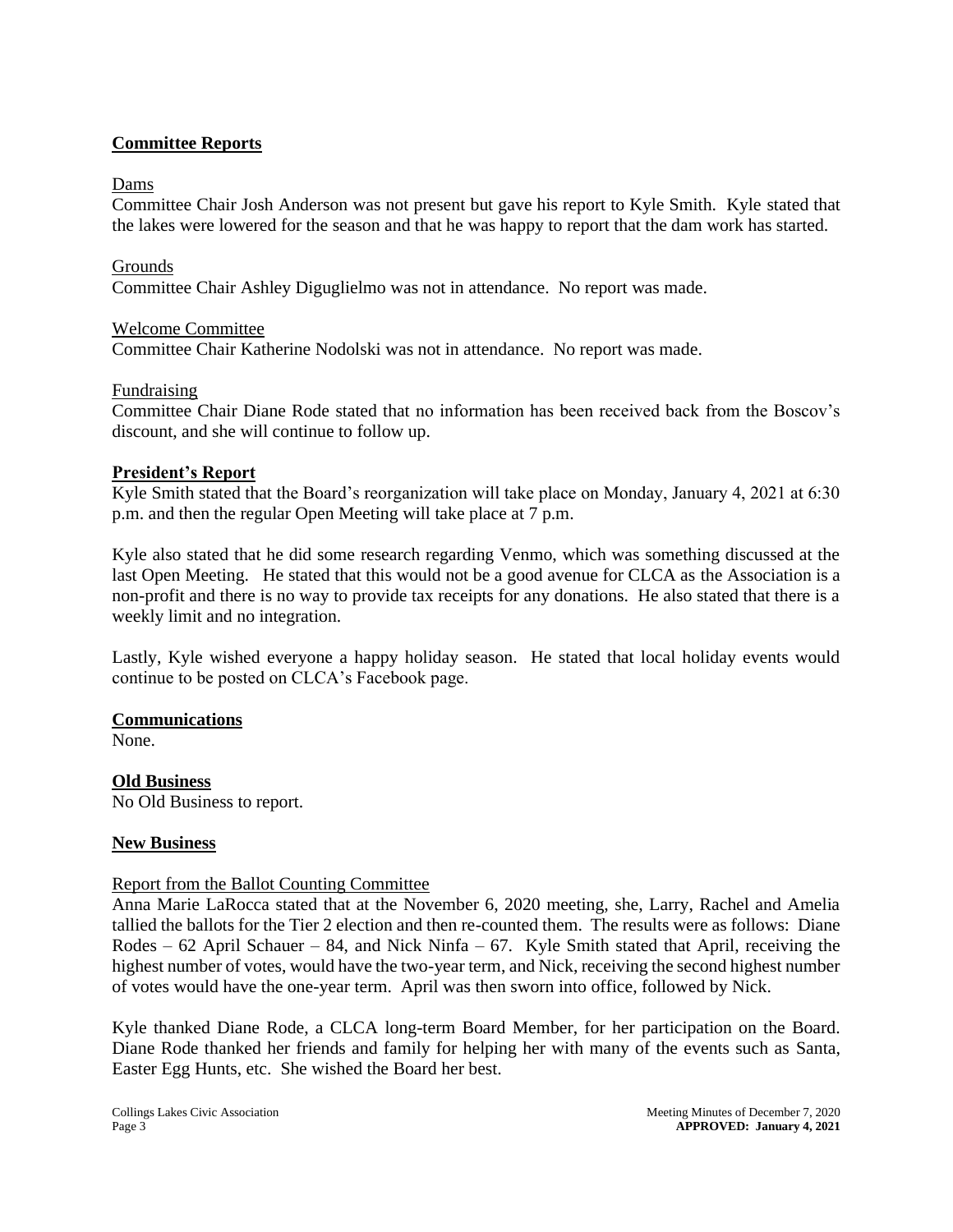As the Tier 1 and 3 representatives ran unopposed, April Schauer made a motion to accept the two Board Members, Steve Slimm and Donna Sutts, by acclimation; Tom Veneziale seconded. A roll call vote was taken: April Schauer – yes; Tom Veneziale – yes; Stephen Naegele - yes; Nick Ninfa – yes; Steve Slimm – abstained; and Donna Sutts – abstained. Kyle then swore Donna Sutts and Steve Slimm into office, each to serve a two-year term.

## **Trustee Reports**

- Tom Veneziale asked if it was still planned to do the baskets; Kyle stated he would like to. Donna stated that people are concerned that the funds would be taken from the CLCA accounts. Kyle assured that this was not the case and that the Board Members were willing to donate money from their own pockets to assist those in need. It was suggested that WalMart gift cards be given. Kyle stated that he would like Diane Rode to stay as a part of the Fundraising Committee.
- Stephen Naegele stated that the Shop was back on the website for payments; Steve Slimm stated that money has been received through it. Kyle stated that he would like to see CLCA merchandise available on the website. Rachel stated that she has CLCA cozies and would be willing to donate the inventory she has to help raise money for the Association. She stated that the cozies were sold for \$5.00 each. All cozie sales would be 100% to the CLCA as the Association originally purchased them.
- April Schauer had nothing to report but wished everyone a happy and healthy holiday season.
- Steve Slimm stated that the gate on the dam was up and locked; however, someone cut the lock which caused the depth to raise 10". The gate has now totally be removed and a new lock has been purchased. Steve also stated that the CLCA is now in the process of going to  $3<sup>rd</sup>$  party reporting to the credit bureau for those in arrears which will cause a flag and impact credit ratings. He noted that individuals communicate with the Board, there's no problem, but for those who refuse to pay, our documents state that we are able to use any legal means available to collect the funds due to the Association. He stated that some people claim they don't have any money yet they are seen driving new vehicles and owe the CLCA thousands of dollars.
- Donna Sutts had nothing to report.
- Nick Ninfa had nothing to report but was excited to be on the Board.

## **Open Floor to Members Questions / Comments / Issues.**

One owner stated that there may be problems with the Lake Albert dam as it is leaning. Steve Slimm stated that we will try to make repairs for now. There will need to be an engineer's report for that dam as well as the Lake George Dam.

### **Adjournment**

President Kyle Smith stated that the next monthly meeting will take place on Monday, January 4, 2021 at 7 p.m., via Zoom. There being no further business to discuss, Steve Slimm made a motion to adjourn and April Schauer seconded. All were in favor. The meeting was adjourned at 8:03 p.m.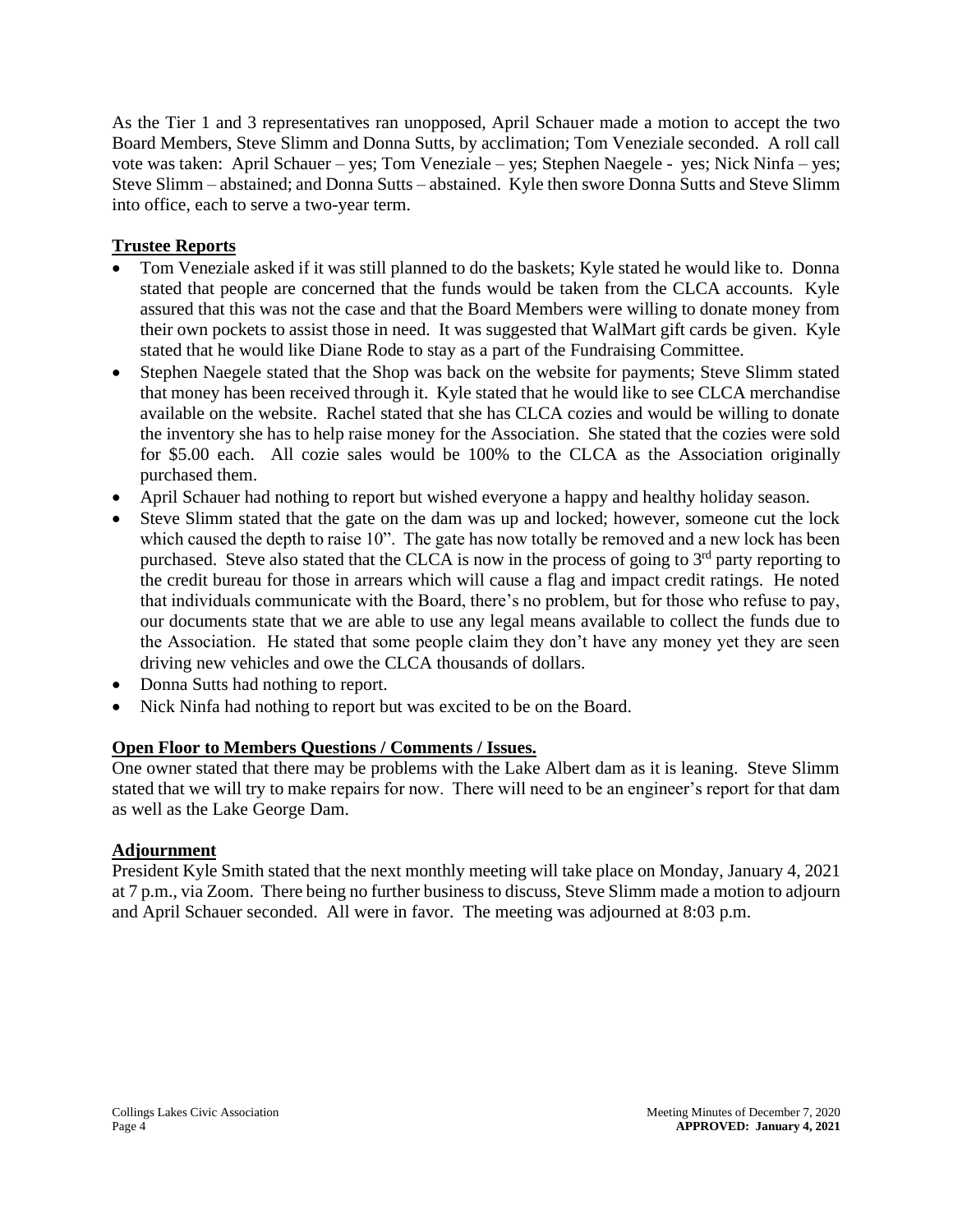| ACCOUNT BALANCES AS OF 11/30/20: |  |  |
|----------------------------------|--|--|
|----------------------------------|--|--|

| <b>CHECKING:</b>        | \$65,939.40  |
|-------------------------|--------------|
| <b>GAMES OF CHANCE:</b> | \$1,880.42   |
| <b>MONEY MARKET:</b>    | \$29,524.06  |
| DAMS:                   | \$600,233.94 |
| TOTAL:                  | \$697,577.82 |

| 8:01 PM           | <b>Collings Lakes Civic Association</b> |  |
|-------------------|-----------------------------------------|--|
| 12/01/20          | <b>Profit &amp; Loss</b>                |  |
| <b>Cash Basis</b> | November 2020                           |  |

|                                | <b>Nov 20</b> |
|--------------------------------|---------------|
| <b>Ordinary Income/Expense</b> |               |
| Income                         |               |
| <b>LATE FEES</b>               | 1,098.44      |
| <b>LEGAL FEES COLLECTED</b>    | 5,224.44      |
| 2020 SPECIAL ASSESSMENT        | 120.17        |
| <b>NEW RESIDENT SET UP FEE</b> | 450.00        |
| <b>ASSOCIATION FEE</b>         | 1,829.78      |
| <b>TIER 2 ASSOCIATION FEE</b>  | 2,443.44      |
| <b>TIER 3 ASSOCIATION FEE</b>  | 339.21        |
| <b>TIER 1 ASSOCIATION FEE</b>  | 345.60        |
| TIER 1 DAM FEE                 | 1,039.74      |
| <b>TIER 2 DAM FEE</b>          | 10,140.60     |
| <b>TIER 3 DAM FEE</b>          | 1,567.84      |
| <b>OTHER INCOME</b>            |               |
| <b>INTEREST INCOME</b>         | 130.72        |
| <b>Total OTHER INCOME</b>      | 130.72        |
| <b>Total Income</b>            | 24,729.98     |
| <b>Gross Profit</b>            | 24,729.98     |
| <b>Net Ordinary Income</b>     | 24,729.98     |
| <b>Net Income</b>              | 24,729.98     |